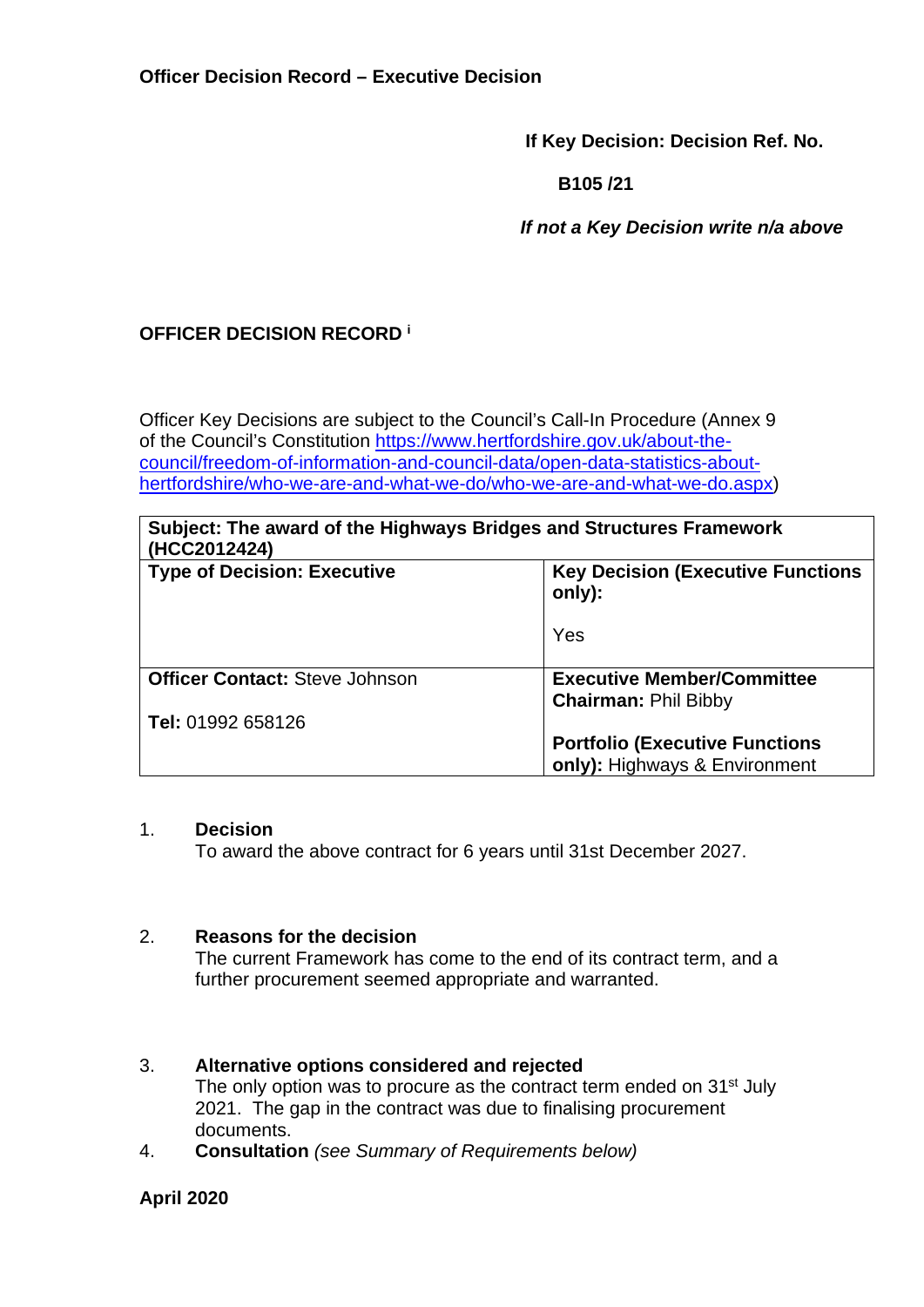### **If yes:**

(a) Comments of Executive Member/Committee Chairman *(delete as applicable)* 

I am happy, Thanks

### **Phil Bibby**

(b) Comments of other consultees

### 5. **Any conflict of interest declared by a councillor who has been consulted in relation to the decision**  No

 *(If a Councillor declares a conflict of interest DO NOT PROCEED without seeking advice from Democratic Services or Legal Services).* 

### 6. **Following consultation with the Executive Member/Committee Chairman, I am proceeding with the proposed decision.**

Signed: …Anthony Boucher……………………..

Title: Director Highways Operations, Environment & Infrastructure

Date: 04/11/2021

| Significance of Proposed Action   Controversial |     | <b>Relevant Councillor(s) to be Consulted</b>  |
|-------------------------------------------------|-----|------------------------------------------------|
| Technical/Professional/                         | No. | No need to inform or consult councillors       |
| Routine                                         |     |                                                |
| Technical/Professional/                         | Yes | <b>Executive Functions:</b>                    |
| Routine                                         |     | Consult relevant Lead Executive Member and,    |
|                                                 |     | where appropriate, Local Councillor            |
|                                                 |     | <b>Non-Executive Functions:</b>                |
|                                                 |     | Relevant Committee Chairman and, where         |
|                                                 |     | appropriate, Local Councillor                  |
| Local                                           | No. | <b>Executive Functions:</b>                    |
|                                                 |     | Inform Lead Executive Member and Local         |
|                                                 |     | Councillor                                     |
|                                                 |     | <b>Non-Executive Functions:</b>                |
|                                                 |     | Inform Local Councillor                        |
| Local                                           | Yes | <b>Executive Functions:</b>                    |
|                                                 |     | <b>Consult Lead Executive Member and Local</b> |
|                                                 |     | Councillor                                     |
|                                                 |     | <b>Non-Executive Functions:</b>                |
|                                                 |     | <b>Consult Local Councillor</b>                |